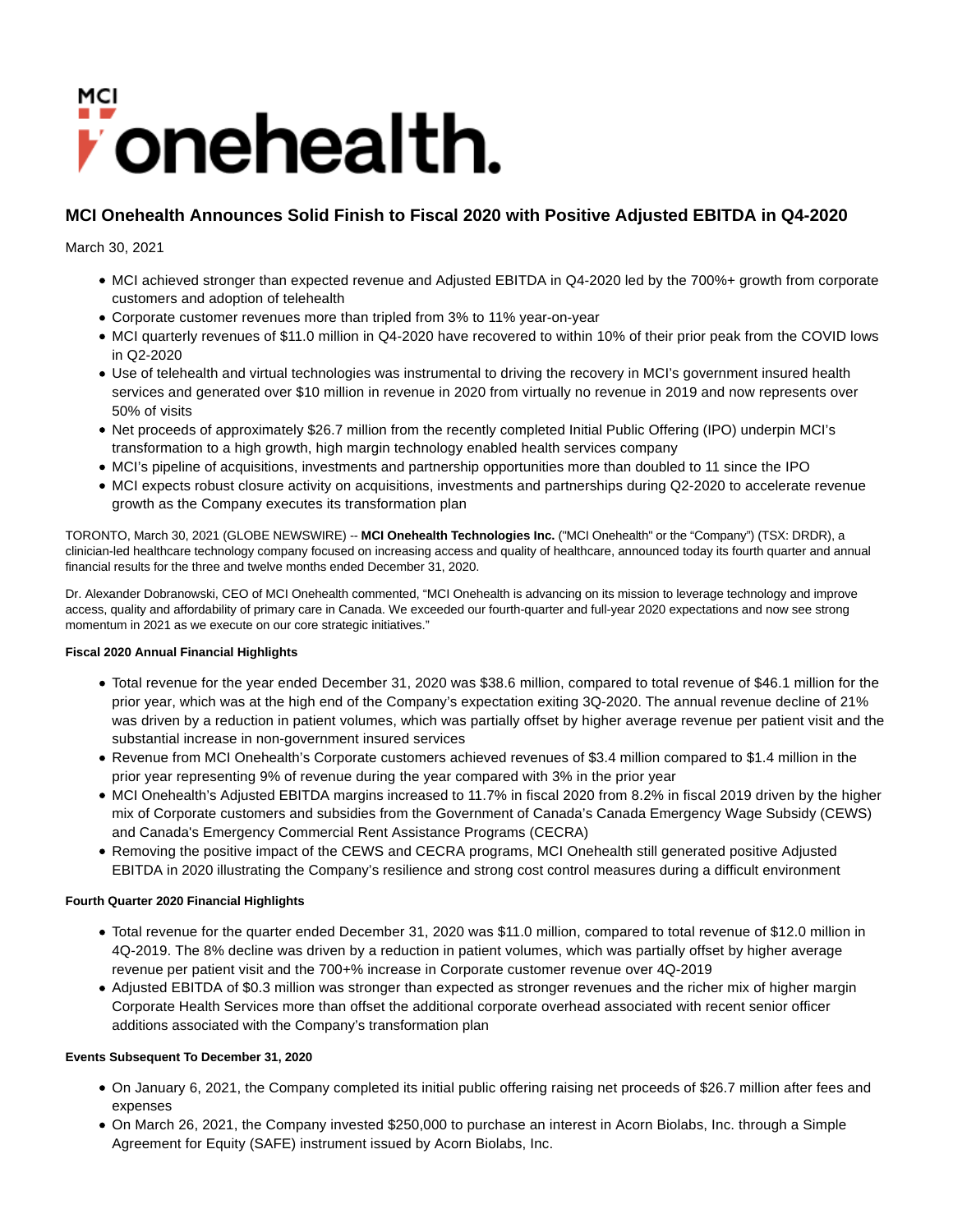#### **Outlook**

- MCI Onehealth expects to accelerate total company revenue growth in fiscal 2021 as it executes its transformation plan on multiple fronts including:
	- Organic growth of government insured health services from its omnichannel network of clinics, telehealth and the MCI Connect virtual platform
	- Continued rapid organic growth in Corporate Health services as it expands its customer base and increases the number of service offerings to its customers
	- The launch of the Company's data analytics BrightOS platform later in 2021
	- o Acquisitions of technology to accelerate its technology roadmap
	- Acquisitions of specialty clinics to expand its health service offerings and enter new markets by leveraging technology to deliver more services to its large patient and physician base
	- Execution of multiple commercial partnerships with companies in which the Company makes investments as well as research collaborations with academic institutions

MCI Onehealth will hold a conference call to discuss progress on its key strategic initiatives and financial results for the Fourth Quarter and Fiscal Year 2020, on Tuesday March 30, 2021 at 4:45pm EST. Participants are encouraged to access the call at least 10 minutes prior to start.

| Conference Call Details<br>Date: | Tuesday March 30, 2021                                       |
|----------------------------------|--------------------------------------------------------------|
| Time:<br>Duration:               | 4:45pm Eastern Standard Time<br>60 minutes                   |
| Dial-in Canada/US:               | (833) 540-1153 (Toll-free)<br>(918) 922-6528 (International) |
| Conference Call ID:              | 2629139                                                      |
| Webcast link:                    | https://edge.media-server.com/mmc/p/tpgozawb                 |

#### **Selected Unaudited Financial Information**

(In thousands of dollars, except percentages and per share amounts):

|                                                   | 2020     | 2019           |
|---------------------------------------------------|----------|----------------|
|                                                   |          |                |
| Revenue                                           | \$38,573 | \$46,291       |
|                                                   |          |                |
| <b>Expenses</b>                                   |          |                |
| Physician fees                                    | 25,649   | 31,030         |
| Salary, wages, and benefits                       | 5,828    | 8,180          |
| Occupancy costs                                   | 2,373    | 3,168          |
| Office expenses                                   | 4,253    | 2,177          |
| Amortization and depreciation                     | 2,955    | 3,120          |
| Finance costs                                     | 607      | 666            |
| Expected economic losses                          | 202      | 313            |
|                                                   |          |                |
|                                                   | 41,867   | 48,656         |
|                                                   |          |                |
|                                                   | (3,294)  | (2, 363)       |
|                                                   |          |                |
| Other income                                      | 1,872    | 2,276          |
| Interest income on subleases                      | 64       | 76             |
| (Gain) loss on sublease contracts                 | 19       | $\overline{a}$ |
| (Gain) loss on disposal of property and equipment | L,       | (17)           |
|                                                   |          |                |
|                                                   | 1,955    | 2,335          |
|                                                   |          |                |
| Loss before taxes                                 | (1, 339) | (28)           |
| Income taxes                                      | (312)    | 92             |
|                                                   |          |                |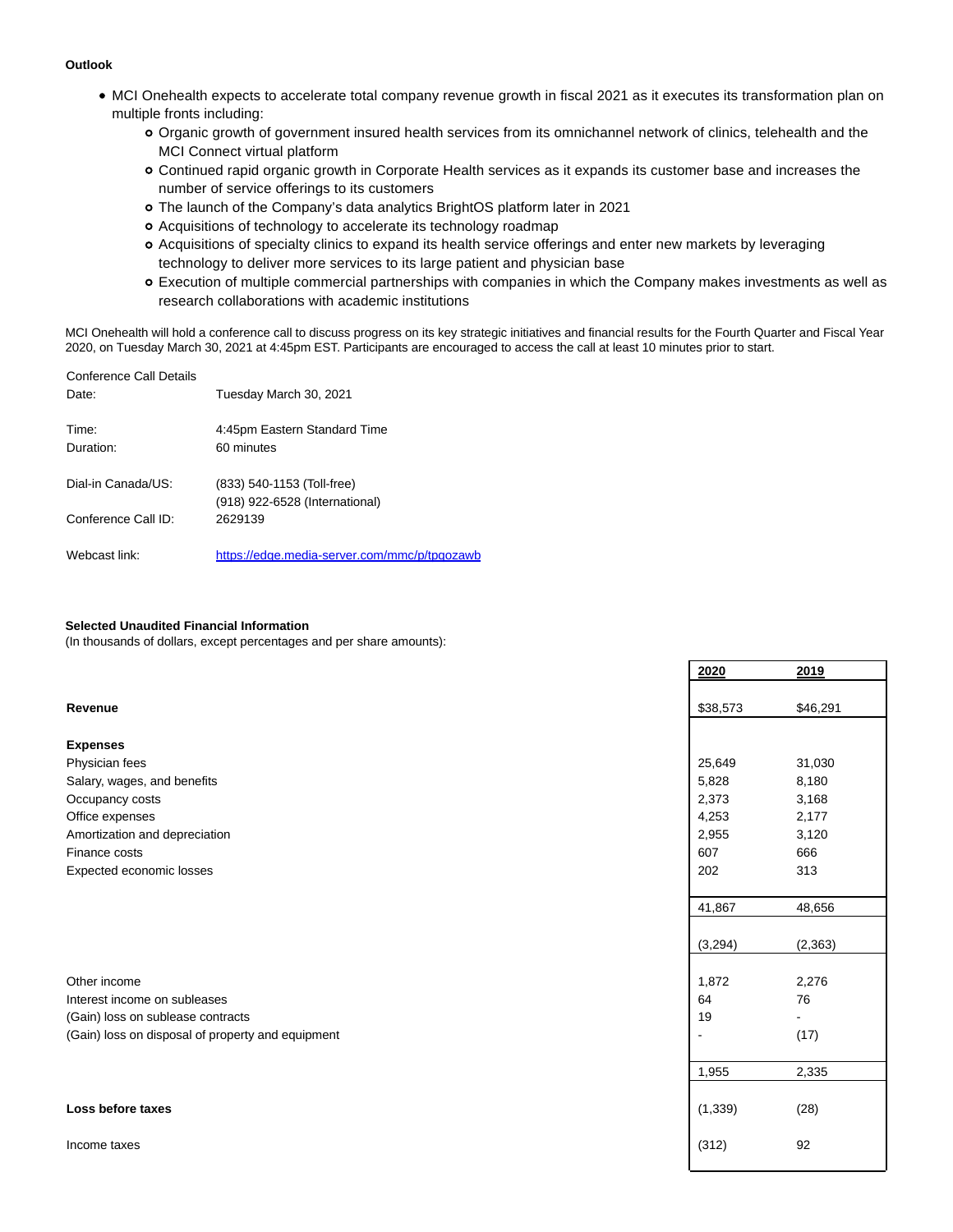| Net Loss for the year                                                        | (1,027)        | (120)    |
|------------------------------------------------------------------------------|----------------|----------|
| <b>ATTRIBUTED TO:</b>                                                        | 2020           | 2019     |
| Shareholders of MCI Onehealth technologies Inc.<br>Non-Controlling interests | \$(1,029)<br>っ | \$(121)  |
| Loss per share attributable to MCI Onehealth Technologies Inc.               | \$(1,027)      | \$(120)  |
| Basic and diluted                                                            | \$(0.03)       | \$(0.00) |

 $\mathbf{r}$ 

See accompanying notes to the consolidated financial statements.

# **Selected Statement of Financial Position Data**

|                             | Year ended December 31 |        |
|-----------------------------|------------------------|--------|
|                             | 2020                   | 2019   |
|                             | \$ in thousands        |        |
|                             |                        |        |
| Cash and cash equivalents   | 894                    | 1,128  |
| Net investment in subleases | 1,685                  | 2,150  |
| Property and equipment      | 13,572                 | 15,830 |
| <b>Total Assets</b>         | 22,358                 | 22,684 |
| Lease liability             | 13,833                 | 15,850 |
| <b>Total liabilities</b>    | 22,121                 | 20,422 |
| Total shareholders equity   | 237                    | 2,262  |

#### **Reconciliation of adjusted EBITDA**

|                                                                  |                 | Year ended<br>December 31 |
|------------------------------------------------------------------|-----------------|---------------------------|
|                                                                  | 2020            | 2019                      |
|                                                                  | \$ in thousands |                           |
|                                                                  |                 |                           |
| <b>Total revenue</b>                                             | 38,573          | 46,291                    |
| Net Income (loss)                                                | (1,027)         | (120)                     |
| Add back (deduct)                                                |                 |                           |
| Depreciation and amortization                                    | 2,955           | 3,120                     |
| Finance charges                                                  | 607             | 666                       |
| Onetime expenses related to special bonuses and listing expenses | 2,138           |                           |
| Gain (loss) On sublease contracts                                | (19)            |                           |
| Gain (loss) on disposal of property and equipment                |                 | 17                        |
| Income taxes                                                     | (312)           | 92                        |
| <b>Adjusted EBITDA</b>                                           | 4,518           | 3,774                     |
| Adjusted EBITDA Margin                                           | 11.7%           | 8.2%                      |

- **Non-GAAP measure. Gross profit** and **gross margin** do not have any standardized meaning under IFRS and therefore 1. may not be comparable to similar measures presented by other issuers. The Company defines adjusted gross profit as revenue less cost of sales (excluding depreciation and amortization) and adjusted gross margin as adjusted gross profit as a percentage of revenue. Adjusted Gross profit and adjusted gross margin should not be construed as an alternative for revenue or net loss determined in accordance with IFRS. The Company believes that adjusted gross profit and adjusted gross margin are meaningful metrics in assessing the Company's financial performance and operational efficiency.
- **Non-GAAP measure.** Earnings before interest, taxes, depreciation and amortization ("**EBITDA**") and Adjusted EBITDA 2. should not be construed as alternatives to net income/loss determined in accordance with IFRS. EBITDA and Adjusted EBITDA do not have any standardized meaning under IFRS and therefore may not be comparable to similar measures presented by other issuers. The Company defines **Adjusted EBITDA** as EBITDA (i) less net rent expense on premise leases considered to be finance leases under IFRS and (ii) before transaction, restructuring, and integration costs, time-based earn-out expense, special warrants related expenses, change in fair value of investments, share of loss of